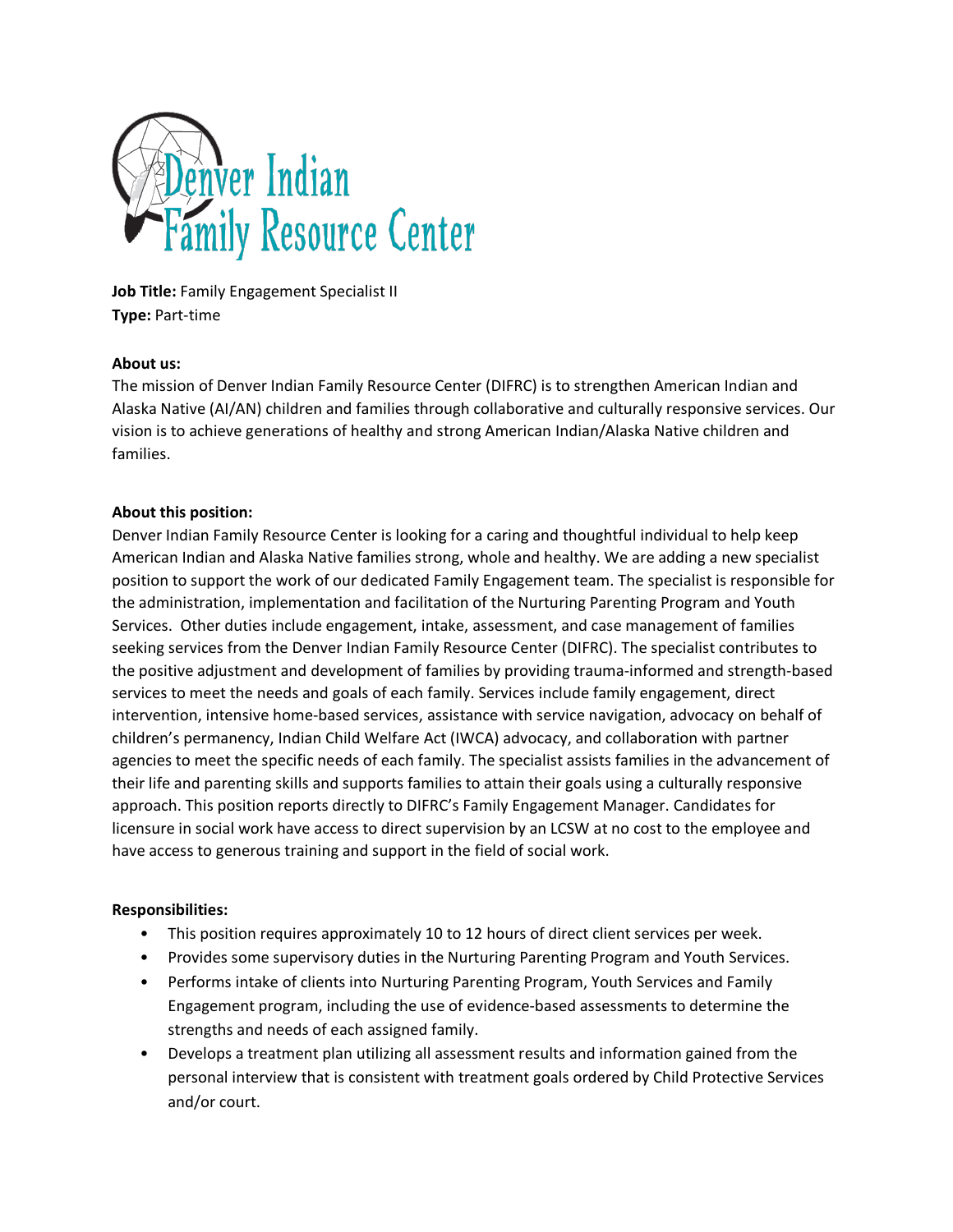- Promotes positive outcomes through supportive relationships, and client- driven, strengthbased interventions.
- Completes ongoing assessments, case management family plans, and evaluations with each family consistent with program procedures.
- Administers assessments in accordance with DIFRC's Service Delivery Model.
- Attends and advocates for children's permanency at family team meetings, individual educational planning meetings, and other collaborative meetings.
- Testifies in court as to case management services and presents recommendations for positive family outcomes.
- Interacts regularly with external partners including county caseworkers, Guardian ad Litems, and tribal liaisons to help case planning, child well-being and permanency.
- Facilitates Life Skills, and Nurturing Parenting groups individually or in group settings. Services may be in person or virtual.
- Participates in monthly Clinical Supervision and weekly Clinical Staffing meetings to plan appropriate services and service delivery.
- Participates in weekly staff meetings.
- Provides advocacy and cultural perspectives in the form of ICWA "active efforts" on behalf of families, in cooperation with collaborators, including judicial systems.
- Maintains case records, including required evaluation, data collection, Salesforce Data Entry, monthly county billing summaries and other assigned summaries.
- Adheres to the National Association of Social Workers' Code of Ethics, which includes maintaining ethical responsibilities to clients, to colleagues, in practice settings, as professionals, to the social work profession, and broader society.
- Completes other duties, special projects including preparing funding proposals, committee work, and training as directed by the Family Engagement Manager and Executive Director.
- May be asked to provide supervision of student interns and/or practicum placements.

## **Physical requirements:**

All positions at DIFRC are exposed to members of the community who have experienced or are experiencing trauma in various forms including but not limited to: domestic violence, sexual violence, homelessness, unemployment, financial hardship, COVID-19 ramifications, etc. As a result, staff are at risk of secondary trauma. Employees are encouraged to seek external support and maintain self-care when working indirectly or directly with clients. Mental health care referrals for employees are available.

- Continually sitting doing indoor work or sitting at a computer.
- Frequently uses hands and wrists, handling, grasping, and reaching in using telephones, computers, fax machines and other office equipment and supplies.

## **Other Requirements:**

- Must possess extensive knowledge of American Indian/Alaska Native cultures, the Indian Child Welfare Act, and have experience working with Native communities.
- Proven organizational skills.
- Excellent written, oral, and interpersonal communication skills.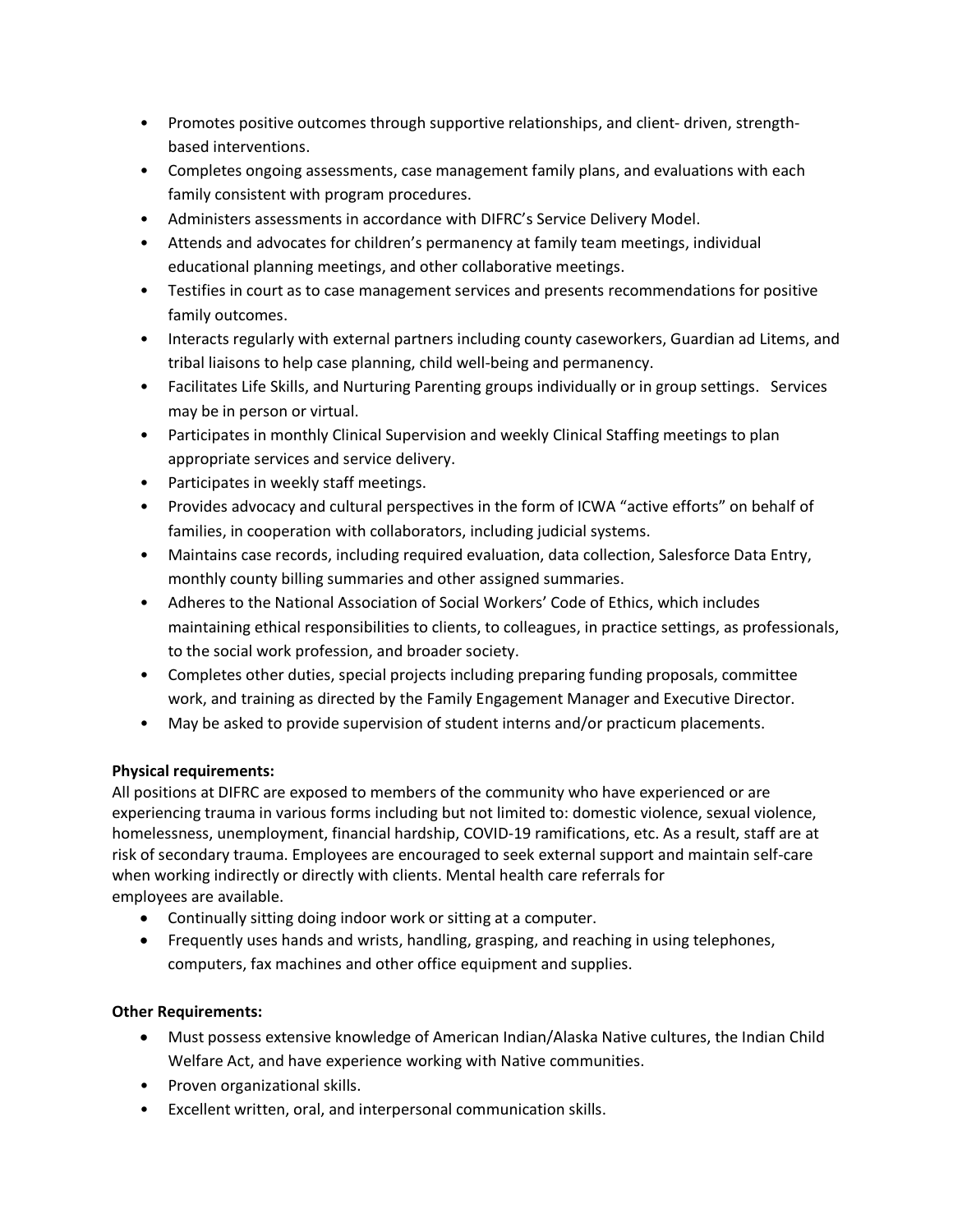- Flexibility, and willingness to work collaboratively and proactively with a team of peers and supervisors.
- Nonprofit experience a plus.
- Strong computer skills in using Google products, as well as the Microsoft Office Suite, particularly Microsoft Word and Microsoft Excel.
- Pass a pre-employment criminal background check.
- Possess and maintain a valid driver's license and insurance.

## **Minimum qualifications:**

- Bachelor's degree from accredited college or university with major in one of the following disciplines: social work, social welfare, human development, psychology or other degree with a focus on individuals, families, groups, and communities; OR
- Minimum eight years' experience performing a broad range of tasks within a social service, nonprofit, or child development agency providing direct services to vulnerable children, youth, or their families.
- Nurturing Parenting Program facilitators certification.

# **Preferred qualifications:**

- Master's degree from accredited college or university with major in one of the following disciplines: social work, social welfare, human development, psychology or other degree with a focus on individuals, families, groups, and communities, OR
- Bachelor's degree from accredited college or university with major in one of the following disciplines: social work, social welfare, human development, psychology, or other degree with a focus on individuals, families, groups, and communities plus 4 years of related work experience with a minimum of 2 years of related work experience directly with American Indian/Alaska Native families.

# **Advanced qualification (eligible for higher pay range):**

- Master's degree from accredited college or university with major in one of the following disciplines: social work, social welfare, human development, psychology, or other degree with a focus on individuals, families, groups, and communities plus two year of related work experience directly with American Indian/Alaska Native families; OR
- Bachelor's degree from accredited college or university with major in one of the following disciplines: social work, social welfare, human development, psychology, or other degree with a focus on individuals, families, groups, and communities plus 8 years of related work experience with a minimum of 2 years of related work experience directly with American Indian/Alaska Native families.
- A minimum of one year of previous experience providing supervision to staff in the field of social work.

## **Salary and benefits:**

The salary range for this position is \$20,000 to \$22,500 depending on experience and includes generous